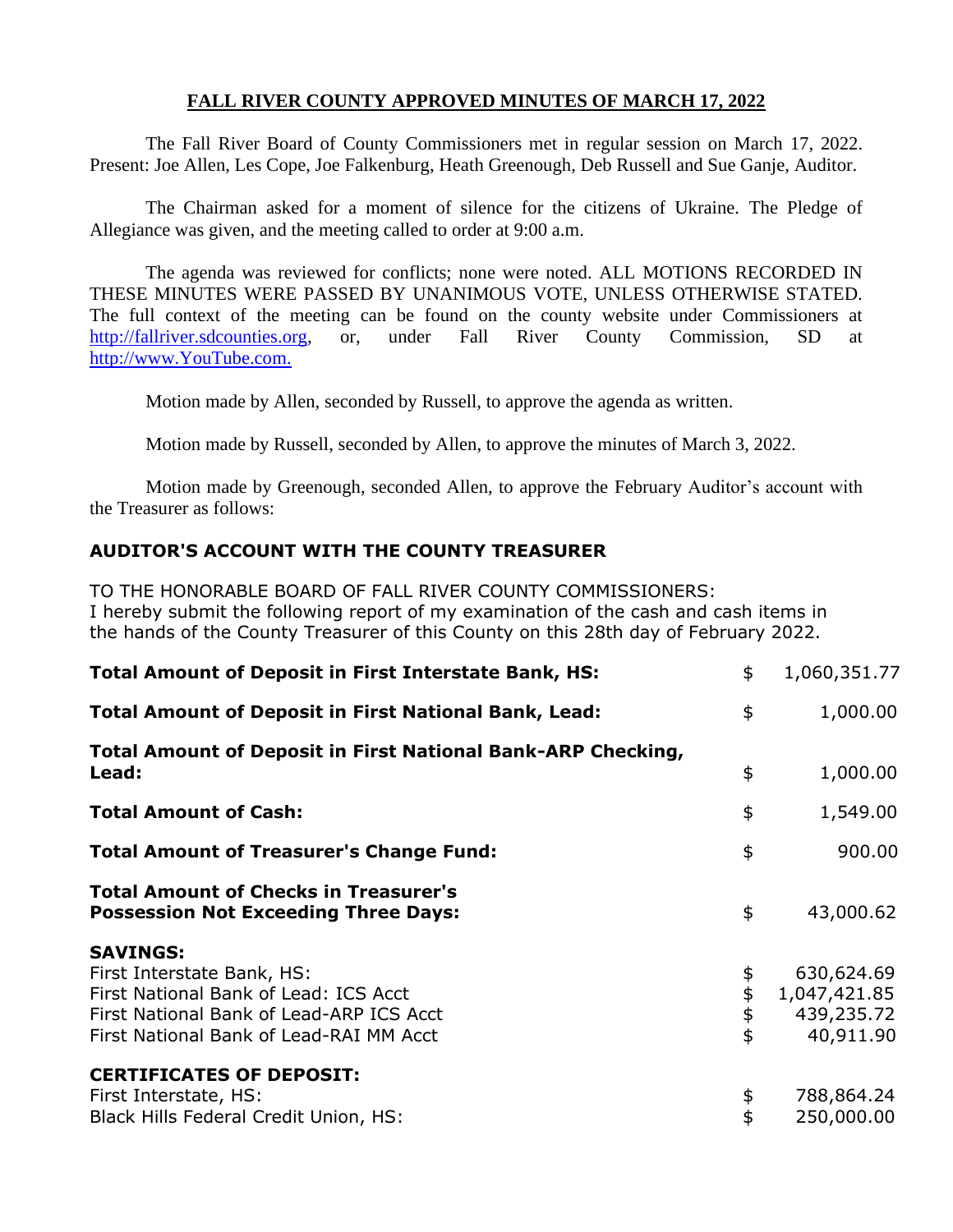| Bank of the West, HS:<br><b>Schwab Treasury:</b><br>First National Bank, Lead:<br>Black Hills Community, Rapid City:<br>Liberty National, Sioux Falls: | \$<br>\$<br>\$<br>\$<br>\$ | 545,832.30<br>275,375.75<br>312,198.13<br>805,786.21<br>4,047,710.43 |
|--------------------------------------------------------------------------------------------------------------------------------------------------------|----------------------------|----------------------------------------------------------------------|
| Itemized list of all items, checks and drafts that have<br>been in the Treasurer's possession over three days:                                         |                            |                                                                      |
| Register of Deeds Change Fund:<br>Highway Petty Cash:<br>Election Petty Cash:<br><b>RETURNED CHECKS:</b>                                               | \$<br>\$<br>\$             | 500.00<br>20.00<br>15.00                                             |
|                                                                                                                                                        |                            |                                                                      |

**TOTAL \$10,292,297.61** 

Dated This 28th Day of February 2022.

/s/Sue Ganje, County Auditor of Fall River County

/s/Teresa Pullen, County Treasurer of Fall River County

| <b>TOTAL</b>                   |     | \$10,292,297.61 |
|--------------------------------|-----|-----------------|
| Held in Trust                  | \$. | 180,758.96      |
| <b>Held for other Entities</b> | \$  | 524,429.66      |
| <b>County Monies</b>           | S   | 9,587,108.99    |

The Above Balance Reflects County Monies, Monies Held in Trust, and Monies Collected for and to be remitted to Other ENTITIES: SCHOOLS, TOWNS, AND STATE.

Motion made by Greenough, seconded by Allen, to approve the pay raise for Paula Heimgartner, \$16.00 to \$16.50 per hour, certified dispatcher, effective March 11, 2022, as per union Contract.

The board discussed writing a resolution for our government to provide support for the Ukraine people.

The board received notification by the Empower Coalition of the Southern Hills, Inc. of a raffle to be held on March 26, 2022 at the American Legion. 50% of the sales will go to the Toys for Kids, and 50% to the Empower Coalition.

Motion made by Greenough, seconded by Allen, to deny CP 2022-01, due to the applicant not being on a repayment schedule for monies already owed.

Motion made by Russell, seconded by Greenough, to deny CP 2022-02, due to incomplete income information, unless more information is received.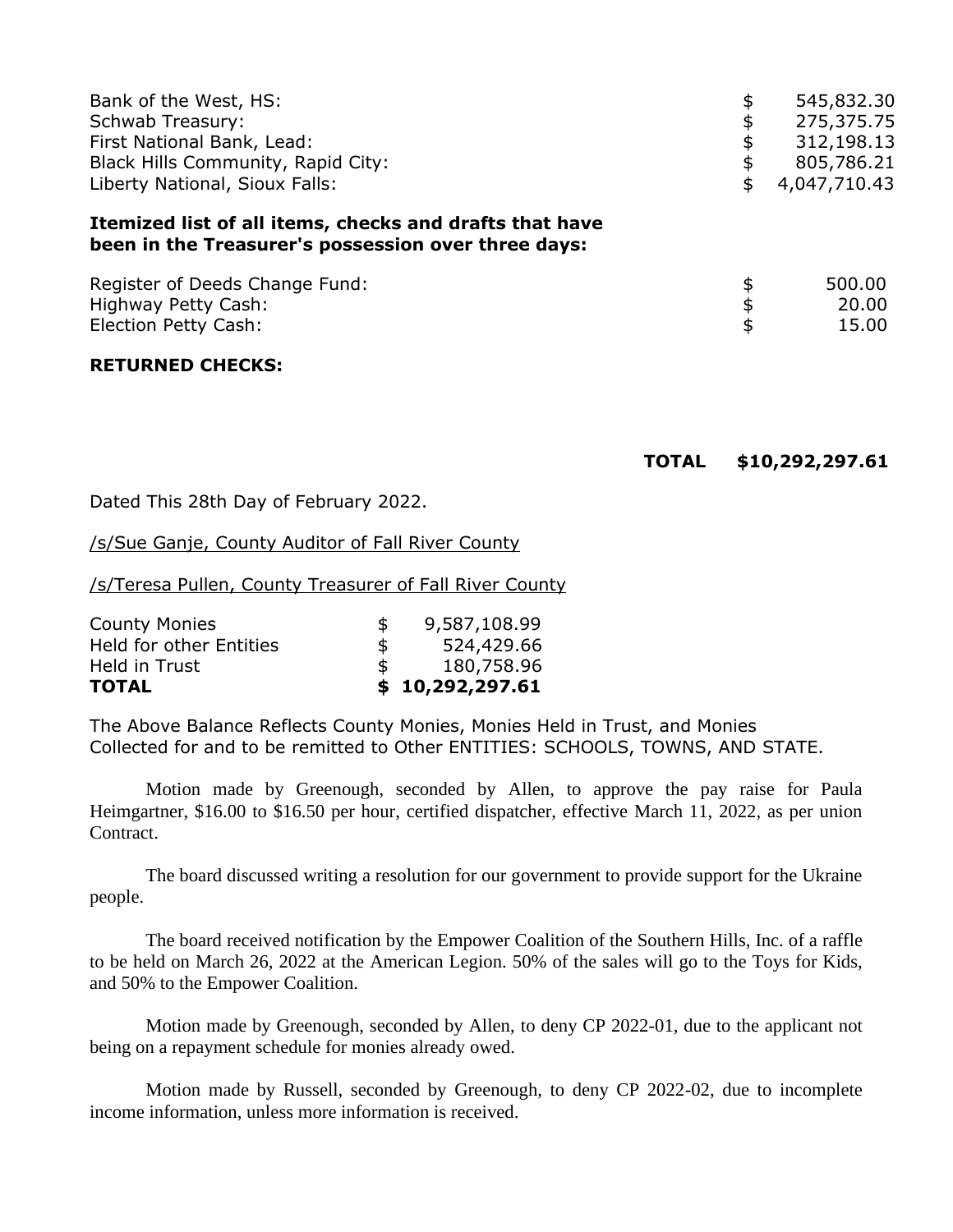Trish Ladner, SD House of Representatives, spoke to the Board on her draft of House Bill 7005 urging support for the people of Ukraine. Discussion was held on the defeat of HB 1039 and passage of HB 1325. More control will be at the local level in the Director of Equalization's hands, and data from the NRCS and USDA soils will be utilized. The elderly freeze was amended with the income limit being increased to \$35,000 for a single person, and \$45,000 for a family, and the property's maximum assessed value has increased to be \$299,000.00. Discussion was held on California's Proposition 15, workforce housing and how the house voted to repeal the 5 cent sales taxes and no taxes on groceries, but they didn't get through the senate. Ladner hopes to be the summer study on property taxes.

Adam Kulesa, Game, Fish and Parks, reported to the Board that there is a mutual benefit for them and the County to work together on Shep's Canyon Road, but right now the county's request to assist in the cost of chip sealing the road is not in their budget. Discussion was held on Shep's Canyon Road being the most traveled road in the county, concerns with a long-term commitment on maintenance, GFP's plans to downsize the number of camping sites.

The hearing for letters of interest for the vacant position on the Fall River Housing and Redevelopment Commission was held as advertised. Motion made by Allen, seconded by Cope to appoint Jessica Van Eaton to fill the vacancy, as recommend by the Fall River Housing and Redevelopment Commission.

Randy Seiler, Highway Superintendent, met with the Board. Motion made by Greenough, seconded by Allen, to approve hiring Brian Martin, heavy equipment operator, \$18.05 per hour, effective March 14, 2022, as per union contract and Larry Juhl, heavy equipment operator, \$18.05 per hour, effective April 11, 2022, as per union contract.

Motion made by Russell, seconded by Allen, to approve the application by Advanced Communications Technology, Inc. DBA Range, for permit to Occupy County Highway R-O-W from Edgemont, SD to the intersection of Hwy 18. This will be for the replacement of the Chilson Bridge on Old Hwy 18.

Motion made by Cope, seconded by Russell, to approve the February 2022 reimbursement to the highway department for fuel used or work performed as follows: Sheriff's Department for \$2,189.06; Weed and Pest Office for \$215.81; Building for \$100.98; Emergency Management for \$61.31; and Director of Equalization \$137.74.

Seiler notified the Board that they could do the road tour in conjunction with the next meeting and possible funding area chip seal projects. He advised that the contractors will be starting on the Chilson Bridge soon, and that the Highway Department will be moving the fencing. The Argentine Bridge is about 3 weeks away from being done.

Motion made by Greenough, seconded by Allen, to approve the bills as follows:

**GENERAL FUND**

| AUDRA HILL CONSULTING, INC | MI OMHP EVALUATION    | \$491.00    |
|----------------------------|-----------------------|-------------|
| CURA HOSPITALITY           | INMATE MEALS          | \$12,317.26 |
| BANKS, BRIDGETTE           | <b>COURT REPORTER</b> | \$68.40     |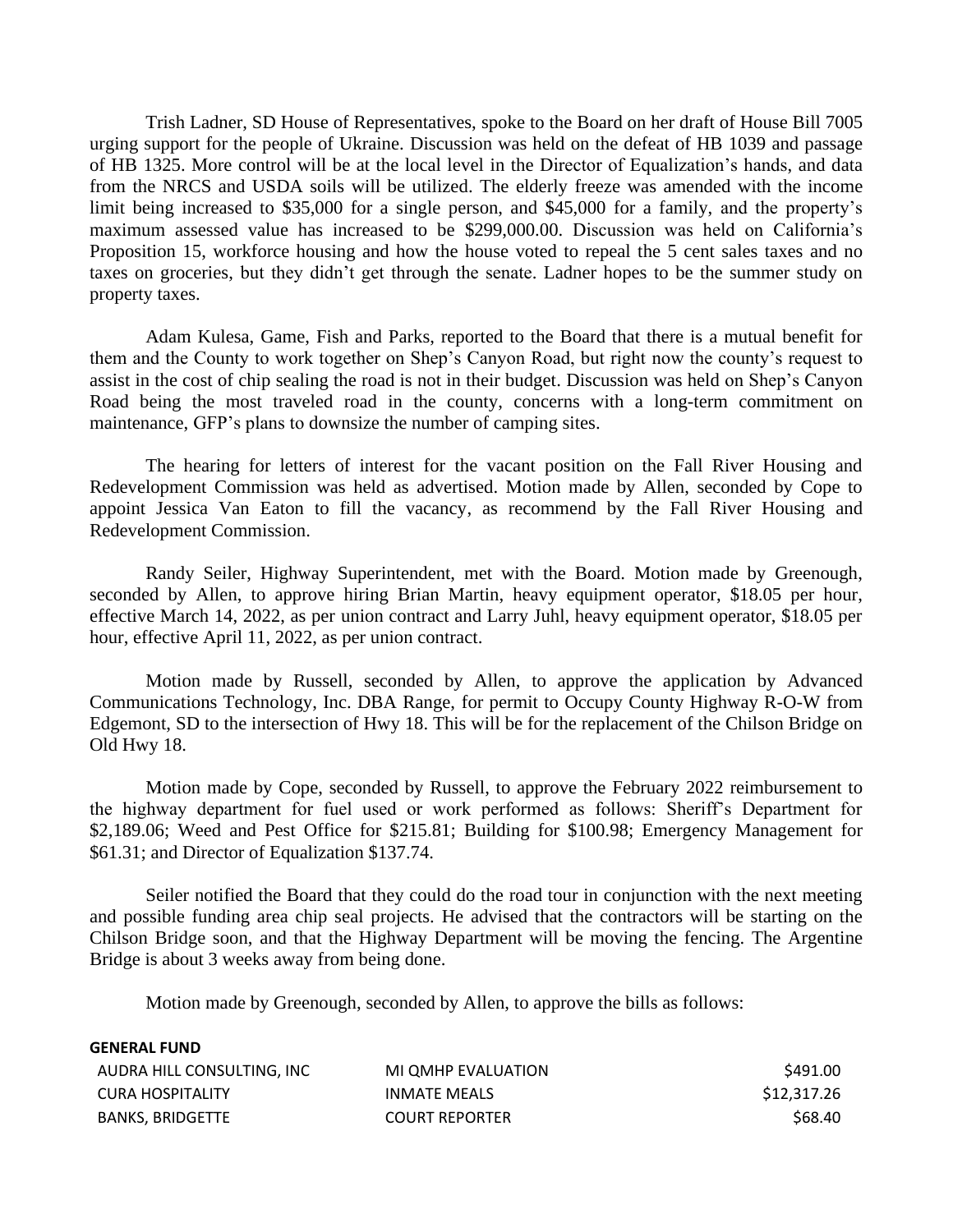| <b>BAUERKEMPERS INC</b>          | <b>REPAIRS</b>                           | \$472.73   |
|----------------------------------|------------------------------------------|------------|
| <b>BLACK HILLS CHEMICAL</b>      | <b>SUPPLY</b>                            | \$180.93   |
| <b>BLACK HILLS ENERGY</b>        | <b>UTILITY</b>                           | \$4,020.35 |
| <b>BLACK HILLS R M U C</b>       | 2022 MEMBERSHIP DUES                     | \$100.00   |
| <b>BUSINESS MANAGEMENT DAILY</b> | <b>SUBSCRIPTION</b>                      | \$199.00   |
| <b>CENTURY BUSINESS LEASING</b>  | COPIER LEASE/USAGE/METER                 | \$1,206.42 |
| CHADRON MOTOR CO. INC,           | <b>REPAIRS</b>                           | \$215.27   |
| <b>CHEYENNE SANITATION</b>       | SANITATION COLLECTION                    | \$371.73   |
| <b>CORRECT RX PHARMACY SERV.</b> | <b>INMATE PHARMACY</b>                   | \$77.34    |
| <b>CULLIGAN SOFT WATER</b>       | RENTAL/SUPPLY                            | \$223.50   |
| DIAMOND AUTOMOTIVE               | <b>MAINTENANCE</b>                       | \$91.51    |
| <b>EDGEMONT YMCA</b>             | 2022 BUDGET ALLOTMENT                    | \$3,000.00 |
| FALL RIVER HEALTH SERVICE        | PRE-EMPLOYMENT PHYSICAL & INMATE MEDICAL | \$373.00   |
| FARRELL, FARRELL & GINSBACH      | CAAF/A&N                                 | \$7,496.59 |
| FOUSER ENVIRONMENTAL SER.        | <b>DRUG ANALYSIS</b>                     | \$600.00   |
| FREY, GREGORY                    | QMHP/MI                                  | \$35.00    |
| <b>GALLS</b>                     | <b>SUPPLY</b>                            | \$48.64    |
| <b>GOLDEN WEST TECHNOLOGIES</b>  | IT SUPPORT/CONTRACT                      | \$5,755.24 |
| <b>GOLDEN WEST</b>               | PHONE BILL/LONG DISTANCE                 | \$2,112.64 |
| HIRST, VAL                       | <b>TAX REFUND</b>                        | \$1,140.72 |
| HILPERT & HALE, PROF, LLC        | QMHP/MI                                  | \$201.08   |
| HOPE COUNSELING CENTER           | QMHP/MI                                  | \$600.00   |
| HOT SPRINGS ACE HARDWARE         | <b>SUPPLY</b>                            | \$186.15   |
| HOT SPRINGS AUTOMOTIVE           | <b>SUPPLY</b>                            | \$13.49    |
| <b>CITY OF HOT SPRINGS</b>       | <b>CITY WATER BILL</b>                   | \$716.45   |
| HUNT, KAREN PAIGE                | QMHP/MI                                  | \$474.70   |
| LAKOTA CONTRACTING, INC.         | UNIFORM ALLOWANCE                        | \$45.90    |
| LEWIS & CLARK BEHAVIORAL         | QMHP/MI                                  | \$184.00   |
| <b>MARCO</b>                     | <b>COPIER LEASE</b>                      | \$176.20   |
| MASTEL, BRUCE                    | DATABASE SETUP & MONITORING              | \$35.00    |
| MAYER, DAN                       | QMHP/MI                                  | \$35.00    |
| MCGLUMPHY, ERIN                  | TRAVEL REIMBRUSEMENT                     | \$412.40   |
| MICROFILM IMAGING SYSTEMS        | <b>SCANNING EQUIPMENT LEASE</b>          | \$202.50   |
| NELSON'S OIL & GAS INC.          | <b>UTILITY</b>                           | \$1,384.20 |
| QUADIENT FINANCE USA, INC        | <b>POSTAGE</b>                           | \$3,585.57 |
| NOVOTNY, ROBERT                  | <b>TRAVEL REIMBURSEMENT</b>              | \$41.18    |
| <b>NUTRIEN AG SOLUTIONS</b>      | <b>SUPPLY</b>                            | \$1,620.00 |
| O'NEILL, JUSTIN                  | CAAF/JUV                                 | \$3,138.47 |
| PENNINGTON COUNTY JAIL           | INMATE HOUSING/TRANSPORT                 | \$6,397.04 |
| POWELL, DEBRA J                  | <b>BLOOD DRAW</b>                        | \$75.00    |
| <b>CITY OF RAPID CITY</b>        | <b>BLOOD ANALYSIS</b>                    | \$80.00    |
| ROSS JOHNSON DESIGN CO.          | <b>SUPPLY</b>                            | \$306.00   |
| SD DEPARTMENT OF HEALTH          | <b>BLOOD DRAWS</b>                       | \$290.00   |
| SD DEPT OF REVENUE               | AUTO/MI STATE REMITT                     | \$60.00    |
| SERVALL                          | RUGS AND MATS SERVICE                    | \$678.52   |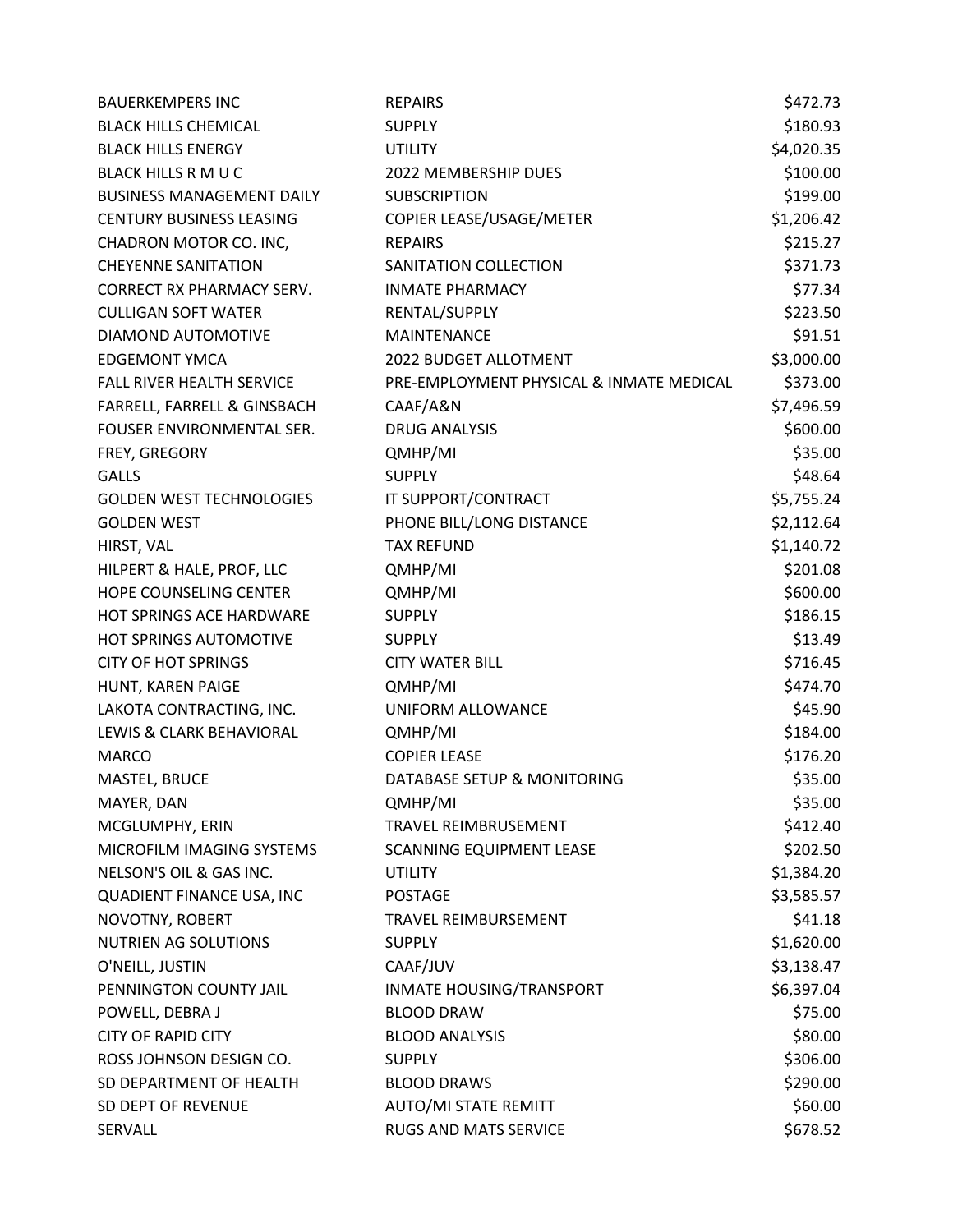| SOFTWARE SERVICES INC               | SOFTWARE SERVICES                     | \$2,684.00   |
|-------------------------------------|---------------------------------------|--------------|
| STEINMETZ, NINA                     | REIMBURSEMENT                         | \$49.98      |
| <b>STEVEN'S AUTOMOTIVE</b>          | <b>SERVICE</b>                        | \$44.89      |
| TYLER TECHNOLOGIES, INC.            | SOFTWARE LICENSE                      | \$449.00     |
| <b>WATCHGUARD VIDEO</b>             | <b>SUPPLY</b>                         | \$10.92      |
| YANKTON CO TREASURER                | <b>QMHP/MI HEARING</b>                | \$127.50     |
| MILES, SASHA                        | <b>BLOOD DRAW</b>                     | \$150.00     |
|                                     | TOTAL FOR GENERAL FUND                | \$65,052.41  |
| <b>COUNTY ROAD &amp; BRIDGE</b>     |                                       |              |
| <b>BLACK HILLS ENERGY</b>           | <b>UTILITY</b>                        | \$921.42     |
| <b>BOMGAARS</b>                     | <b>SUPPLY</b>                         | \$307.51     |
| <b>BUTLER MACHINERY CO.</b>         | <b>NEW GRADER</b>                     | \$337,701.26 |
| <b>CHEYENNE SANITATION</b>          | SANITATION COLLECTION                 | \$74.00      |
| <b>CITY OF EDGEMONT</b>             | <b>CITY OF EDGEMONT WATER</b>         | \$84.10      |
| DIESEL MACHINERY, INC               | <b>PARTS</b>                          | \$138.25     |
| <b>FLOYD'S TRUCK CENTER</b>         | <b>SUPPLY</b>                         | \$37.81      |
| <b>FALL RIVER AUTO SUPPLY</b>       | <b>SUPPLY</b>                         | \$10.89      |
| <b>FORWARD DISTRIBUTING</b>         | <b>SUPPLY</b>                         | \$62.75      |
| FALL RIVER COUNTY HERALD            | <b>PUBLICATION</b>                    | \$77.00      |
| <b>GOLDEN WEST TECHNOLOGIES</b>     | IT SUPPORT/CONTRACT                   | \$8.50       |
| <b>GOLDEN WEST</b>                  | PHONE BILL/LONG DISTANCE              | \$256.12     |
| HOT SPRINGS ACE HARDWARE            | <b>SUPPLY</b>                         | \$99.01      |
| HOT SPRINGS AUTOMOTIVE              | <b>SUPPLIES</b>                       | \$43.74      |
| <b>CITY OF HOT SPRINGS</b>          | <b>CITY WATER BILL</b>                | \$34.70      |
| <b>MARTY'S TIRE &amp; AUTO BODY</b> | REPAIR/SERVICE                        | \$1,116.12   |
| RDO EQUIPMENT CO                    | <b>SUPPLY</b>                         | \$6.18       |
| SAFETY-KLEEN SYSTEMS, INC           | <b>SUPPLY</b>                         | \$676.18     |
| SDPAA                               | <b>INSURANCE</b>                      | \$187.85     |
|                                     | <b>TOTAL COUNTY ROAD &amp; BRIDGE</b> | \$341,843.39 |
| 911 SURCHARGE REIMBURSEMENT         |                                       |              |
| <b>CENTURY BUSINESS LEASING</b>     | <b>COPIER LEASE &amp; METER</b>       | \$73.16      |
| <b>FALL RIVER HEALTH</b>            | PRE-EMPLOYMENT PHYSICAL               | \$65.00      |
| <b>GOLDEN WEST TECHNOLOGIES</b>     | IT SUPPORT/CONTRACT                   | \$25.50      |
| <b>GOLDEN WEST</b>                  | PHONE BILL/LONG DISTANCE              | \$771.86     |
| HEIMGARTNER, PAULA                  | REIMBURSEMENT                         | \$91.50      |
| POWERPHONE INC                      | <b>TRAINING</b>                       | \$258.00     |
|                                     | TOTAL FOR 911 SURCHARGE REIMBURSEMENT | \$1,285.02   |
| <b>EMERGENCY MANAGEMENT</b>         |                                       |              |
| <b>BOMGAARS SUPPLY</b>              | <b>SUPPLY</b>                         | \$59.98      |
| <b>GOLDEN WEST TECHNOLOGIES</b>     | IT SUPPORT/CONTRACT                   | \$8.50       |
| <b>GOLDEN WEST</b>                  | PHONE BILL/LONG DISTANCE              | \$151.71     |
| <b>MARCO</b>                        | <b>COPIER LEASE</b>                   | \$38.90      |
|                                     | TOTAL FOR EMERGENCY MANAGEMENT        | \$259.09     |
| <b>24/7 SOBRIETY FUND</b>           |                                       |              |
| SD DEPARTMENT OF HEALTH             | 24/7 LABS                             | \$58.00      |
|                                     |                                       |              |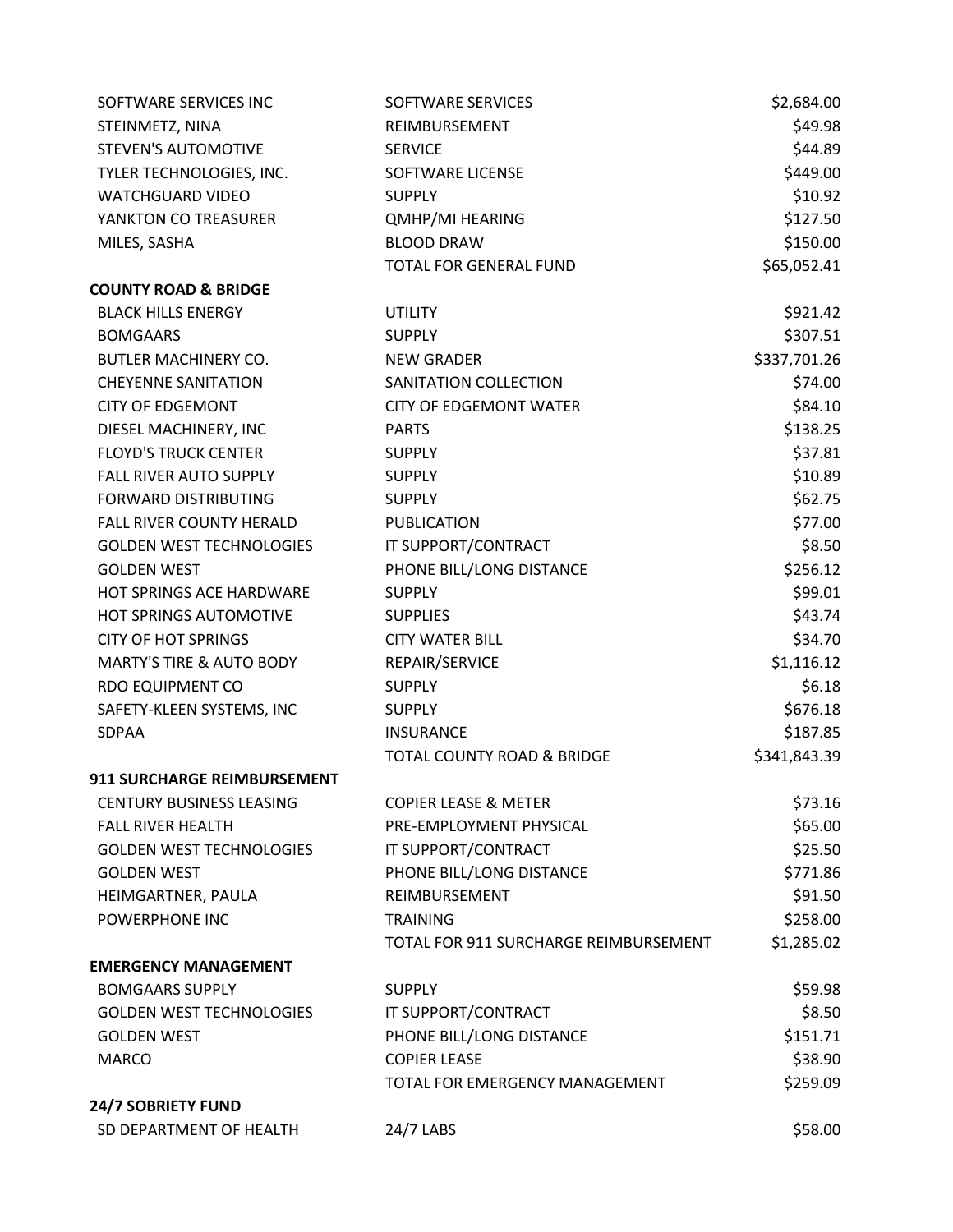|                                 | TOTAL FOR 24/7 SOBRIETY FUND          | \$58.00      |
|---------------------------------|---------------------------------------|--------------|
| <b>M &amp; P RELIEF</b>         |                                       |              |
| MICROFILM IMAGING SYSTEMS       | SCANNING EQUIPMENT LEASE              | \$165.00     |
| SOFTWARE SERVICES INC           | SOFTWARE SERVICES                     | \$528.00     |
|                                 | TOTAL FOR M & P RELIEF                | \$693.00     |
| <b>COURTHOUSE BUILDING FUND</b> |                                       |              |
| HIRST, VAL                      | <b>TAX REFUND</b>                     | \$50.60      |
| <b>HOT SPRINGS ACE HARDWARE</b> | <b>SUPPLY</b>                         | \$13.12      |
|                                 | TOTAL FOR COURTHOUSE BUILDING FUND    | \$63.72      |
|                                 | TOTAL PAID BETWEEN 3/4/22 AND 3/17/22 | \$409,254.60 |

Break was taken at 9:47 a.m. and the meeting reconvened at 9:59 a.m.

Public comment was heard from Sheriff Evans stating that there are 11 males and 4 females in the Fall River County Jail, with 2 males in the Pennington County Jail. Charity Mannis reported to the Board that their "Welcome Home Veteran's" Proclamation was now a part of the US Congressional Record, and noted her appreciation for the county's action. Comments were also heard from Braniff Smith, Irene Wells, Jeanine Lecy and Mike Duffy on concerns with the Cascade Fire District. Ted Wick spoke on the need for financial assistance to extend the Southern Black Hills Rural Water System down State Highway 71 (Cascade Road), and possibly down Shep's Canyon Road.

Commissioner Greenough reported on conversations with 2 other insurance providers, noting available coverage in the Cascade Fire District. Braniff Smith could also provide insurance upon a signed agreement between Cascade Fire and Hot Springs Fire. Other possibilities were discussed, with Commissioner Falkenburg expressing support on what can be done, but to exhaust all efforts before county involvement. State's Attorney Russell recommended that everyone get on the same page before coming back to the commission.

Dustin Ross, Andersen Engineers, met with the Board. Motion made by Allen, seconded by Greenough, to approve the following resolution:

## **FALL RIVER COUNTY RESOLUTION #2022-13**

## **A Plat of Lots 49 thru 54 of Red Rock Ridge Subdivision located in the NW1/4 of Section 15, T8S, R5E, BHM, Fall River County, South Dakota**

WHEREAS, there has been presented to the County Commissioners of Fall River County, South Dakota, the within plat of the above described lands, and it appearing to this Board that the system of streets conforms to the system of streets of existing plats and section lines of the county; adequate provision is made for access to adjacent unplatted lands by public dedication or section line when physically accessible; all provisions of the county subdivision regulations have been complied with; all taxes and special assessments upon the property have been fully paid; and the plat and survey have been lawfully executed; now and therefore,

BE IT RESOLVED that said plat is hereby approved in all respects.

Dated this 17<sup>th</sup> day of March, 2022.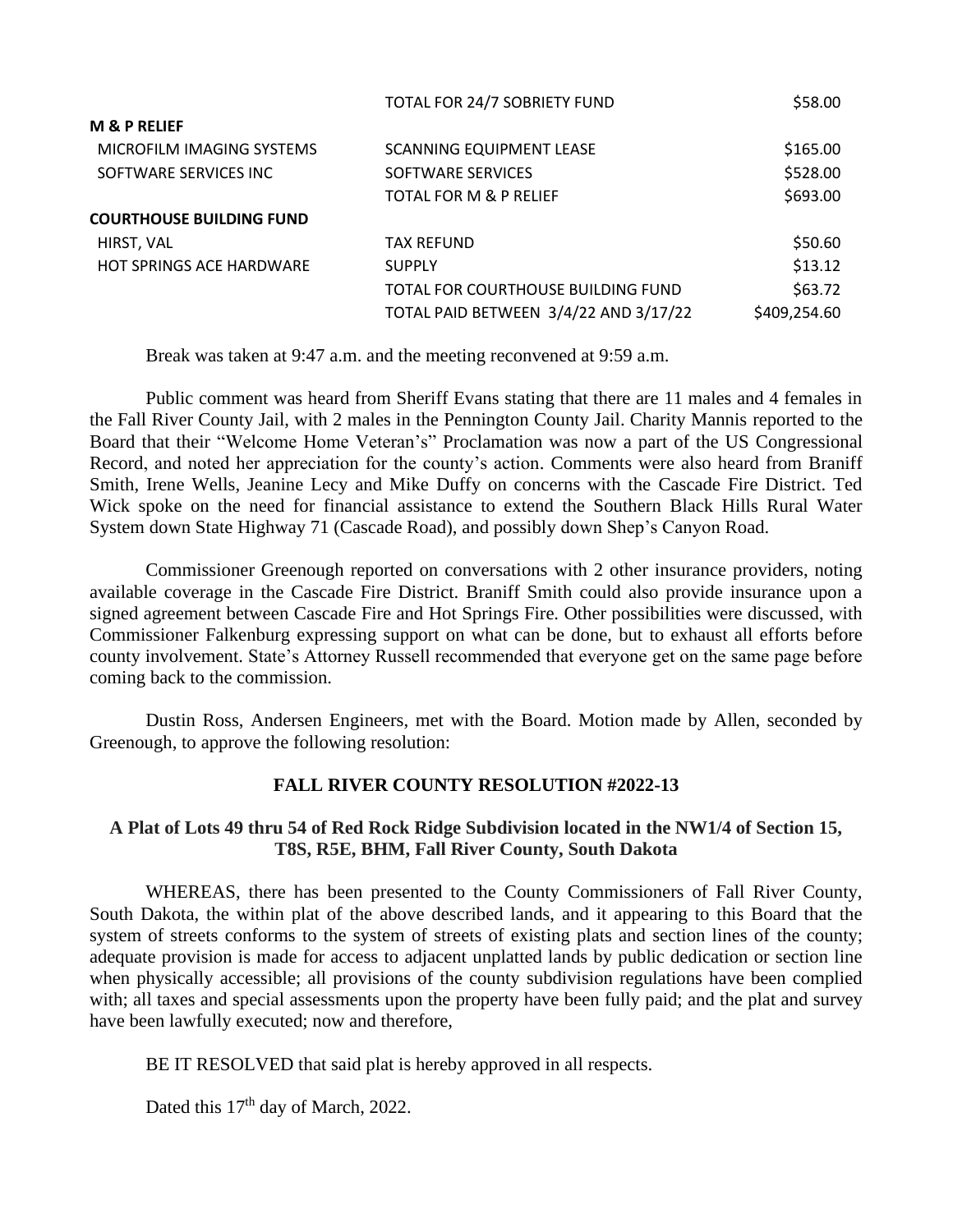ATTEST: /s/Sue Ganje Fall River County Auditor

Motion made by Allen, seconded by Greenough, to approve the following resolution:

### **FALL RIVER COUNTY RESOLUTION #2022-14**

## **A Plat of Lot 3R and Lot 4R, located in Section 20, T8S, R5E, BHM, Fall River County, South Dakota**

#### **Formerly Lot 3 and Lot 4**

WHEREAS, there has been presented to the County Commissioners of Fall River County, South Dakota, the within plat of the above described lands, and it appearing to this Board that the system of streets conforms to the system of streets of existing plats and section lines of the county; adequate provision is made for access to adjacent unplatted lands by public dedication or section line when physically accessible; all provisions of the county subdivision regulations have been complied with; all taxes and special assessments upon the property have been fully paid; and the plat and survey have been lawfully executed; now and therefore,

BE IT RESOLVED that said plat is hereby approved in all respects.

Dated this 17<sup>th</sup> day of March, 2022.

/s/Joe Falkenburg, Chairman Fall River County Board of Commissioners

ATTEST: /s/Sue Ganje Fall River County Auditor

Motion made by Allen, seconded by Greenough, to approve the following resolution:

## **FALL RIVER COUNTY RESOLUTION #2022-15**

## **A Plat of Alexander Tract 1 and Alexander Tract 2 in the S1/2S1/2 of Section 4 and the NW1/4 of Section 9, all in T8S, R7E, BHM, Fall River County, South Dakota**

#### **Formerly Bogner Tract East**

WHEREAS, there has been presented to the County Commissioners of Fall River County, South Dakota, the within plat of the above described lands, and it appearing to this Board that the system of streets conforms to the system of streets of existing plats and section lines of the county; adequate provision is made for access to adjacent unplatted lands by public dedication or section line when physically accessible; all provisions of the county subdivision regulations have been complied with; all taxes and special assessments upon the property have been fully paid; and the plat and survey have been lawfully executed; now and therefore,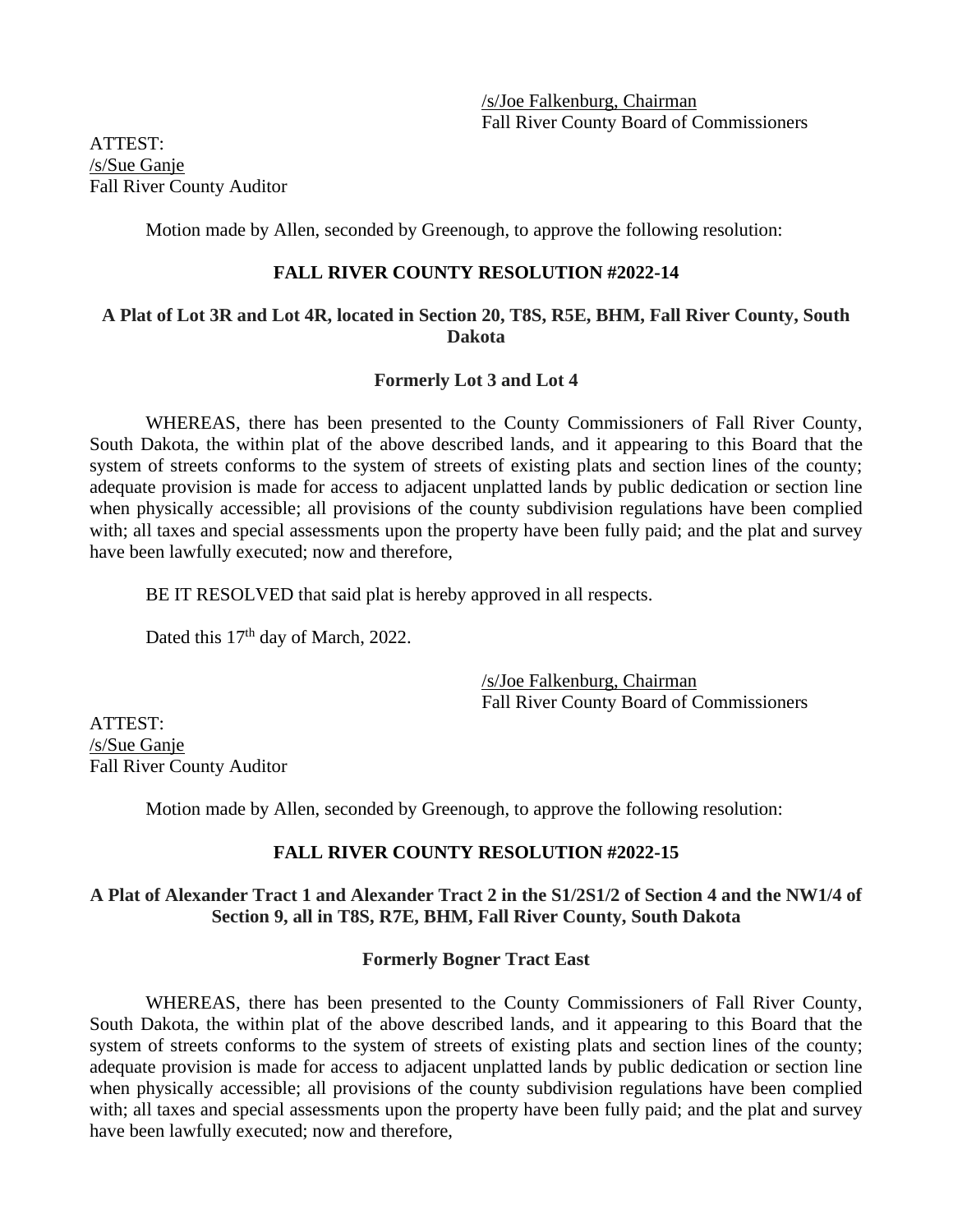BE IT RESOLVED that said plat is hereby approved in all respects.

Dated this 17<sup>th</sup> day of March, 2022.

/s/Joe Falkenburg, Chairman Fall River County Board of Commissioners

ATTEST: /s/Sue Ganje Fall River County Auditor

Motion made by Cope, seconded by Russell, to approve the following resolution:

## **FALL RIVER COUNTY RESOLUTION #2022-12**

WHEREAS, the Veterans Administration has recommended the closure of the VA Hospital and Domiciliary at Hot Springs, South Dakota and replacement with only a community-based outreach clinic; and

WHEREAS, South Dakotans have a long and honorable history of serving this nation in the military service; and

WHEREAS, the Hot Springs VA Hospital serves the veteran needs in rural America; and

WHEREAS, the Hot Springs VA Hospital also serves a large Native American veteran population; and

WHEREAS, our returning veterans for the past one hundred and twelve years have been able to receive their care at the Hot Springs VA hospital and have well earned the right to continue receiving that care at Hot Springs. Bigger is not always better and in many cases may well result in less effective care; and

WHEREAS, the Veterans Administration for more than the past twenty years has systematically and intentionally reduced more and more services to our veterans at the Hot Springs facilities; and

WHEREAS, closure of the VA hospital in Hot Springs would result in several extra hours of travel time and inconvenience for our veterans, all to make VA Administrators look like they are being more efficient while not providing any better care;

WHEREAS, our returning veterans for the past one hundred and twelve years have received their care at the Hot Springs VA hospital and have well earned the right to continue receiving that care at Hot Springs VA with sufficient services. In 1865 President Lincoln wrote the mission statements "To care for him who shall have borne the battle and for his widow, and his orphan." Today's VA has not shown that they are concerned with providing that care, only with the efficiencies that come with reduced services and centralized facilities.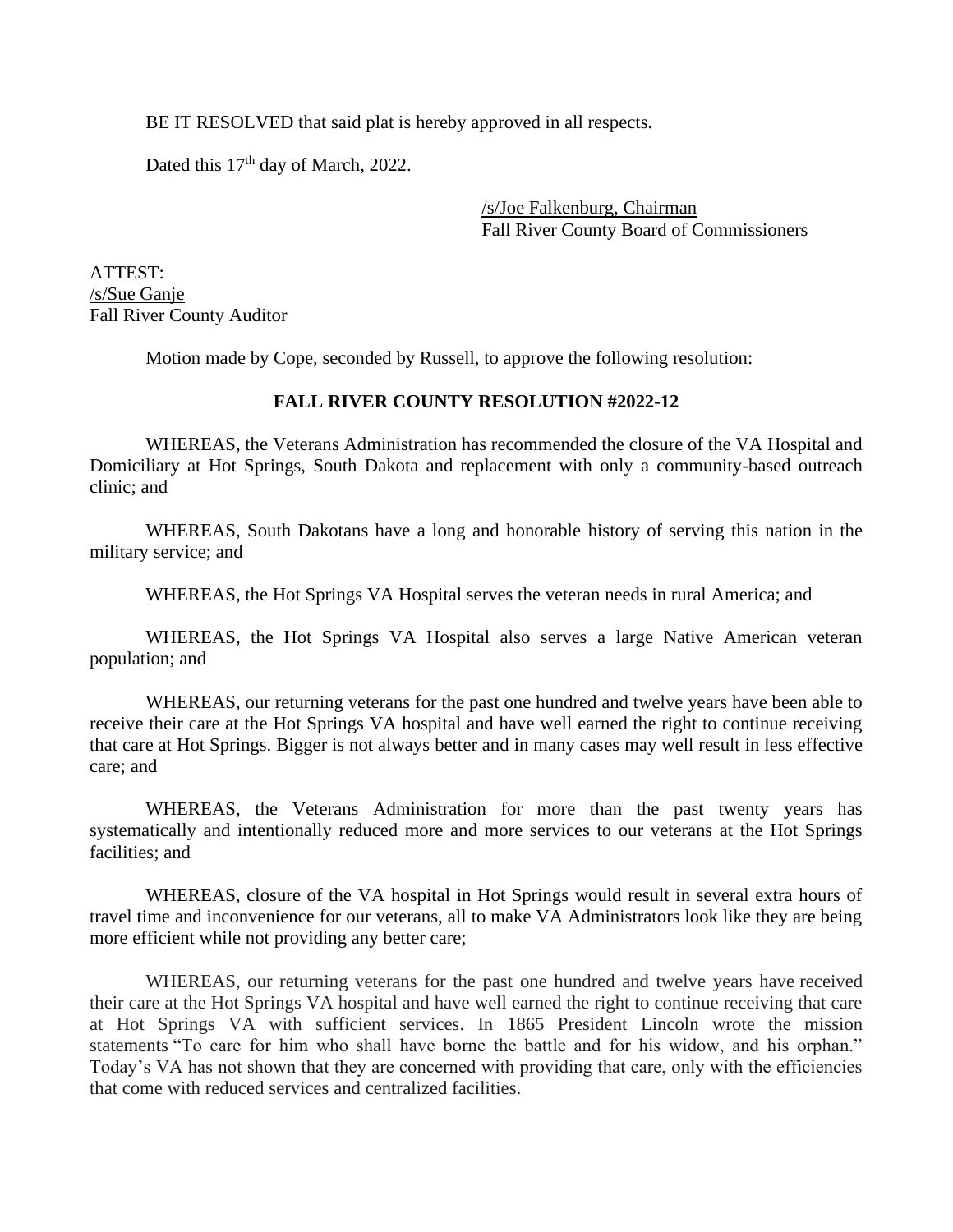NOW THEREFORE, BE IT RESOLVED, that the Fall River County Commissioners renew our objection in the strongest terms to the proposed closure of the Hot Springs VA facilities. We urge VA Secretary Denis McDonough to reject this proposed action and also urge the Congressional delegations of South Dakota, Nebraska and Wyoming to exert their best efforts to see that this proposal is rejected and instead that services and programs such as the outstanding PTSD and substance abuse programs be enhanced and expanded.

Dated this 17<sup>th</sup> day of March, 2022

/s/Joe Falkenburg, Chairman Fall River County Commission

Attest: /s/Sue Ganje, County Auditor Fall River County

Qusi Al-Haj, West River Director for US Senator Thune, reported to the Board that in 2011 the Hot Springs VA became a campus, not a clinic. The VA system used inaccurate data before 2020 to recommend the closure of the Hot Springs VA. Since then the correct data has been rooted out to help defend the position that the Hot Springs VA is one of the best in the country. After 20 years of 2 wars, the commission believes the number of veterans needing care, especially with PTSD, will increase instead of decrease, as the Secretary of the VA has concluded. Current discussion is to build a domicile in Rapid City, which will cause the VA's to close in Hot Springs and Fort Meade. Now is the time to fight. Al-Haj feels it is better to have it here than in Rapid City. The Board supports having the VA here. There are good volunteer efforts in Fall River County and the Board is willing to help. Al-Haj noted Thune will be working with Senator Rounds and Representative Johnson; Representative Ladner will try to work with Red Dawn Foster to help fight for the VA. Dan Cullen, Veteran's Service Officer, spoke of requests that he has made for the Freedom of Information Act, PTSD issues that need to be addressed here, rather than in a larger city, the Native American population that uses the Hot Springs VA frequently and the increase of Veterans to the area (current and projected).

Lance Russell, State's Attorney, met with the Board. Motion made by Greenough, seconded by Allen, to approve travel for Russell, Carol Boche and Lynn Two Bear, to attend the 2022 State's Attorney Conference, at the Lodge in Deadwood, May 4 – May 6, 2022.

Discussion was held on the study compiled by Ron Haugen and Dwight Aare on the comparison of calculation of Ag Soil values in South Dakota and North Dakota. South Dakota's agriculture soil production model was originally designed using a template from North Dakota. Since it was adopted ND has revised their model to address inequities while SD has not. ND uses AUMs while SD uses cash rents. ND uses net revenue, taking into consideration input costs and SD uses gross revenue. ND allows for a county equalization office to determine crop acres from grassland acres, providing more local control. ND does include government payments in their model while SD does not. State's Attorney Russell has a few more questions that he would like answered; he will see if Mr. Haugen would be available to talk to the Board virtually to answer those questions, before a decision is made.

State's Attorney Russell also recognized the work that Dan Cullen, Veteran Service Officer provides with issues in the jail.